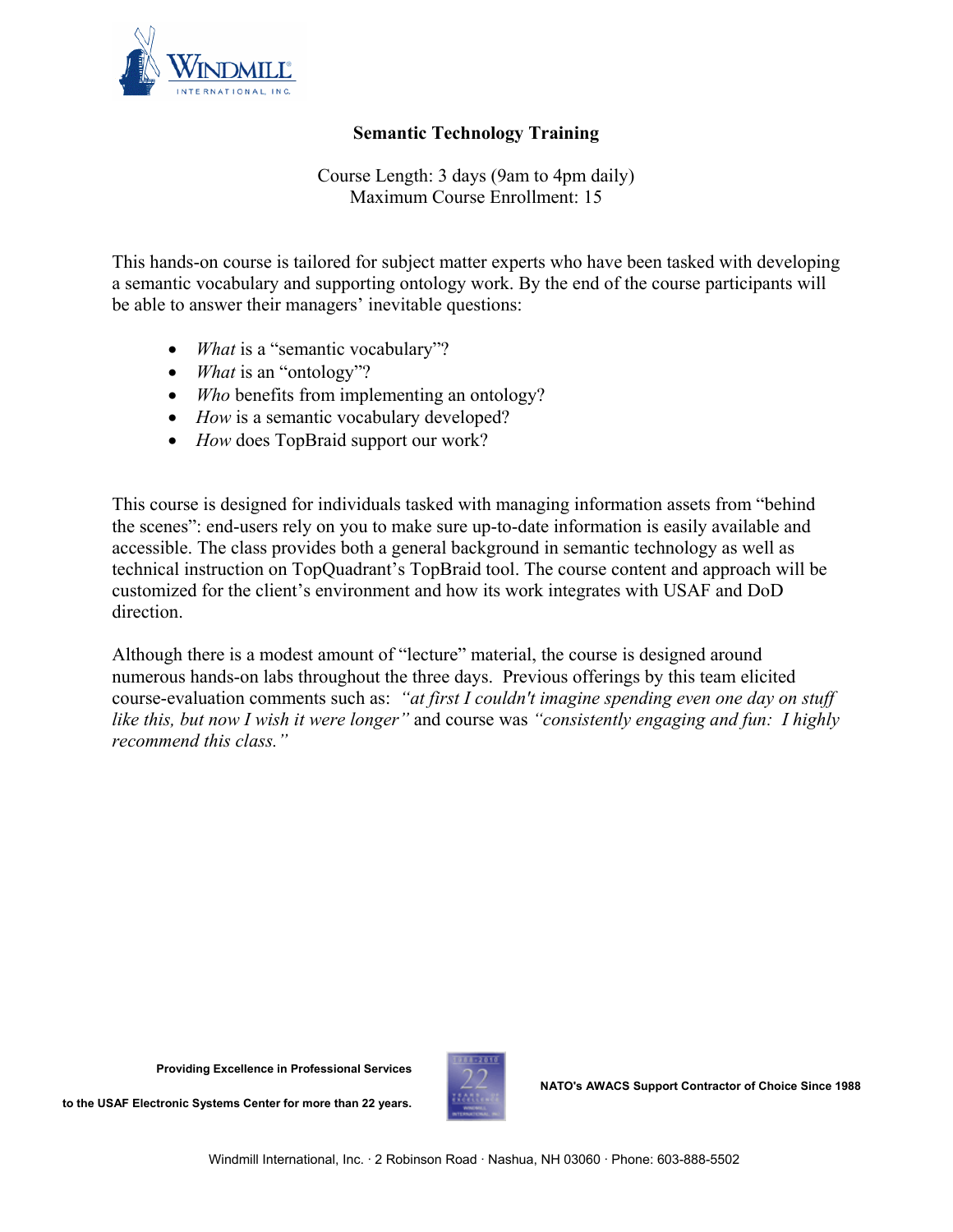

## **Course Outline**

**Day 1**  The Big Picture: Why Are We Here? Introduction to TopBraid Some (Unavoidable) Jargon What Is "Semantics"? What Is a "Semantic Vocabulary"? What Is an "Ontology"? Syntax  $\neq$  Semantics Data Elements Are Not Enough! Classes and Properties On Triples The Iterative Process **Day 2**  Ambiguity Accuracy Metrics Precision and Recall Putting It All Together TopBraid Fundamentals Show the "Graph" as the desired endpoint – how do we get here? Form View – describe sections of this window Review Properties and Classes What are they? How do they differ from one another? Adding Editing Deleting Use of "CamelCase" **Day 3**  Show Property and Class Forms Comment & Label Domain & Range Customized Descriptors Building Triples Graphs Instances Importing Excel documents

Exporting Files Building an Ontology from scratch Strengths and Weaknesses of the Tool

Review & Wrap-up

Things to Watch Out For

**Providing Excellence in Professional Services** 

**to the USAF Electronic Systems Center for more than 22 years.**



**NATO's AWACS Support Contractor of Choice Since 1988**